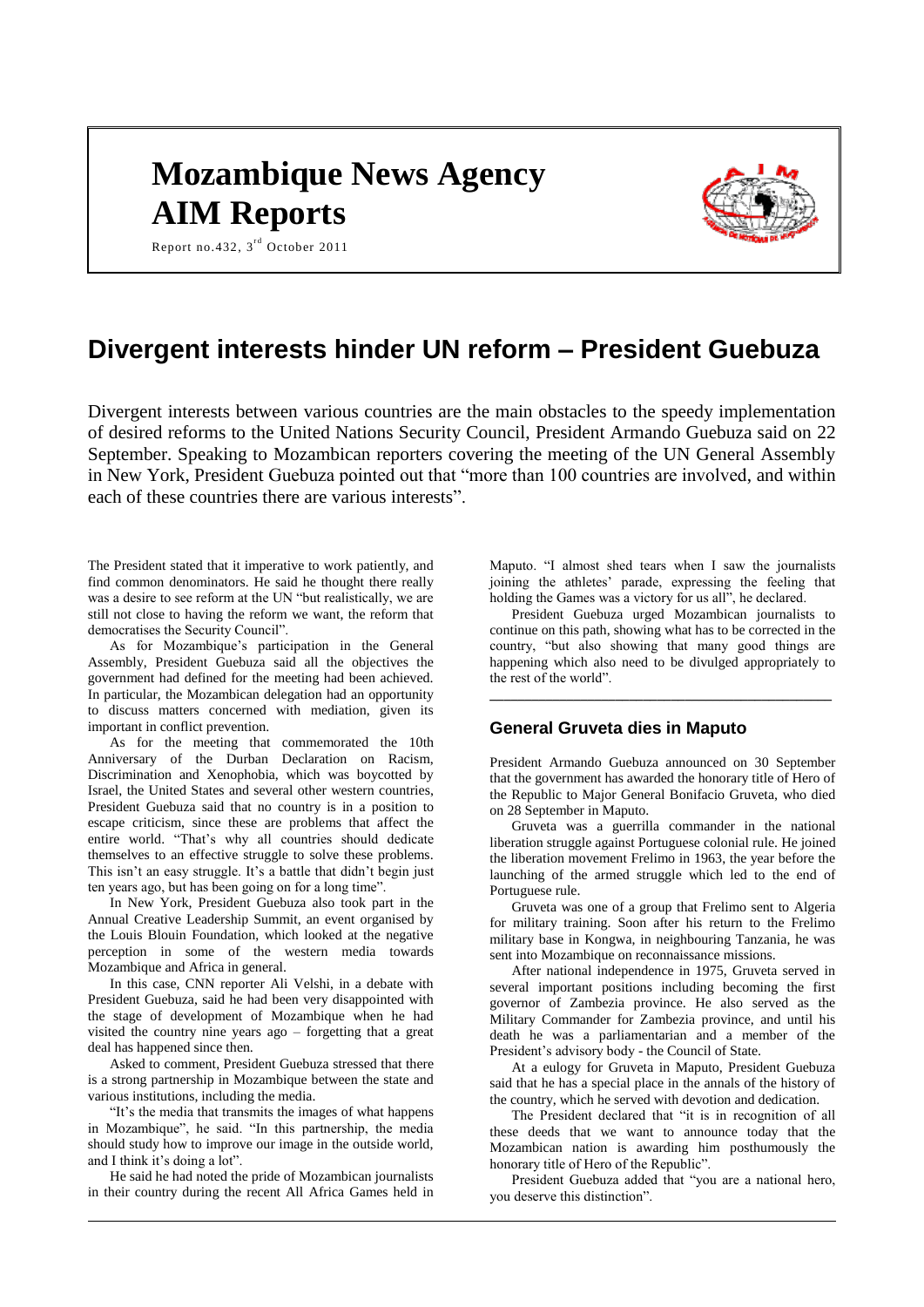#### **Rwandan refugees refuse to return home**

According to the director of Mozambique's National Institute of Support to Refugees, Marcos Namashulua, there have been no formal requests for repatriation from Rwandan refugees.

Mozambique hosts 1,242 Rwandan refugees, of whom: 663 live in Maputo; 446 are in Maratane in the northern province of Nampula; 130 live in the city of Nampula; two are in Gaza province; and one is in Niassa province.

Most sought asylum in Mozambique during the 1990's due to persecution in their homeland.

However, attempts are now underway to persuade the refugees that it is safe to return home. Recently, a delegation from the Rwandan government, led by the Minister of Disaster Management and Refugee Affairs, Marcel Gatsinzi, visited Mozambique to meet with the refugees.

According to Marcos Namashulua, the Rwandan refugees do not believe that their country is safe, nor do they trust the intentions of their government.

As a result, few attended the meetings with the Rwandan government officials. Namashulua lamented "many did not go to the meetings with the Rwandan government delegation, despite knowing about them. When the delegation went to Maratane, where more than 400 refugees live, only 20 attended the meeting. The refugees do not have confidence in the government".

The Rwandan government said that it is willing to receive the return of its citizens who are in Mozambique as refugees, and has invited them to visit the country to see the conditions in place for them to return permanently and reintegrate.

The Mozambican government has given assurances that the refugees can return if they conclude that the conditions are not in place for a permanent move back to Rwanda.

The Rwandan government has stated that it wants its citizens in Mozambique to stop being classified as refugees, and wants them to be known as immigrants. It therefore proposes to grant them passports.

Despite this offer, the Mozambican government has made clear its continued compliance with the 1951 Geneva Convention relating to the status of refugees, in particular the commitment not to repatriate refugees against their will.

#### **New passenger train route to be introduced**

Mozambique's publicly owned ports and rail company, CFM, is planning to introduce a passenger train linking the city of Maputo and the town of Salamanga, in the southernmost district of Matutuine.

The daily newspaper "Noticias" cites a source at CFM who said that the decision seeks to use the full potential of the Salamanga railway line, which from 2012 is expected to begin moving cement and limestone produced in the area. Limestone will be used to feed the cement factory in Matola, whilst a cement factory is being built in Salamanga.

The 54-kilometre long Salamanga line is being upgraded, with the line passing through a number of highly populated areas of Maputo province, including Machava and Boane. CFM believes that the introduction of a passenger train would benefit the communities living along the line.

It is thought that a passenger train would also boost the development of agriculture and other economic activities, not only in the districts of Boane and Matutuine, but also in other areas with huge agricultural potential still unexploited due to poor access to markets.

CFM projections indicate that the rehabilitation of the Salamanga line should be completed by July 2012.

#### **Fires sweep across Nampula**

An area of about ten thousand hectares has been burnt to the ground during the last two weeks of September in the northern province of Nampula, destroying vast areas of forest and killing the wildlife living in them.

The provincial director of agriculture, Pedro Dzucula, has recently completed a working visit to the districts of Malema, Laluau and Ribaue, which are considered to be the main productive areas in the province. He found that the local authorities, civil society and community leaders were impotent in the face of this threat.

Forests and their wildlife provide the livelihood of many families, and wildfires pose a threat to government efforts to reduce absolute poverty in rural areas.

For Dzucula, the main problem is the failure of local authorities to take action against those that start fires for the purpose of hunting animals, or the burning of fields to prepare the soil for crops.

He pointed out that burning fields is no longer acceptable as the government is distributing technological packages to farmers which include fertilizers and seeds, and is providing funds for the hiring of oxen or tractors for preparing land.

#### **USAID promises to increase aid**

The administrator of the United States Agency for International Development (USAID), Rajiv Shah, on 20 September stressed the desire of the US government to increase its support for Mozambique.

Shah was speaking to reporters immediately after an audience granted by President Armando Guebuza, who was in New York to attend the United Nations General Assembly.

"Currently, the United States is investing about \$400 million a year to assist the people of Mozambique", said Shah. "So we discussed expanding our assistance and increasing the amounts granted, if we manage to obtain the desired results from our aid".

He said his talks with President Guebuza continued the contacts between the two men at the last meeting of the World Economic Forum on Africa, held in the South African city of Cape Town in May.

"At that time, President Guebuza gave certain indications that he wanted to work more closely with USAID and with the United States government in the areas of food security and the fight against hunger, as well as to study jointly the establishment of a partnership as an integral part of President Obama's 'Feed the Future' programme", said Shah.

He added that the US government intends to support Mozambique in the areas of agriculture, food security, roads and other infrastructure, to allow the country to improve its agricultural economy and its overall economic performance.

Shah also expressed satisfaction at the anti-malaria programme adopted by the Mozambican government, which aims to ensure that every child under five years old sleeps under an insecticide treated mosquito net.

"These investments are long term and several years will be needed before we achieve the major results we are seeking", he said. "These are the results that ensure that no child dies of malaria or that guarantee full food security for Mozambique, despite adverse weather conditions or volatile food prices".

*This is a condensed version of the AIM daily news service – for details contact [aim@aim.org.mz](mailto:aim@aim.org.mz)*

*\_\_\_\_\_\_\_\_\_\_\_\_\_\_\_\_\_\_\_\_\_\_\_\_\_\_\_\_\_\_\_\_\_\_\_\_\_\_\_\_\_\_\_\_*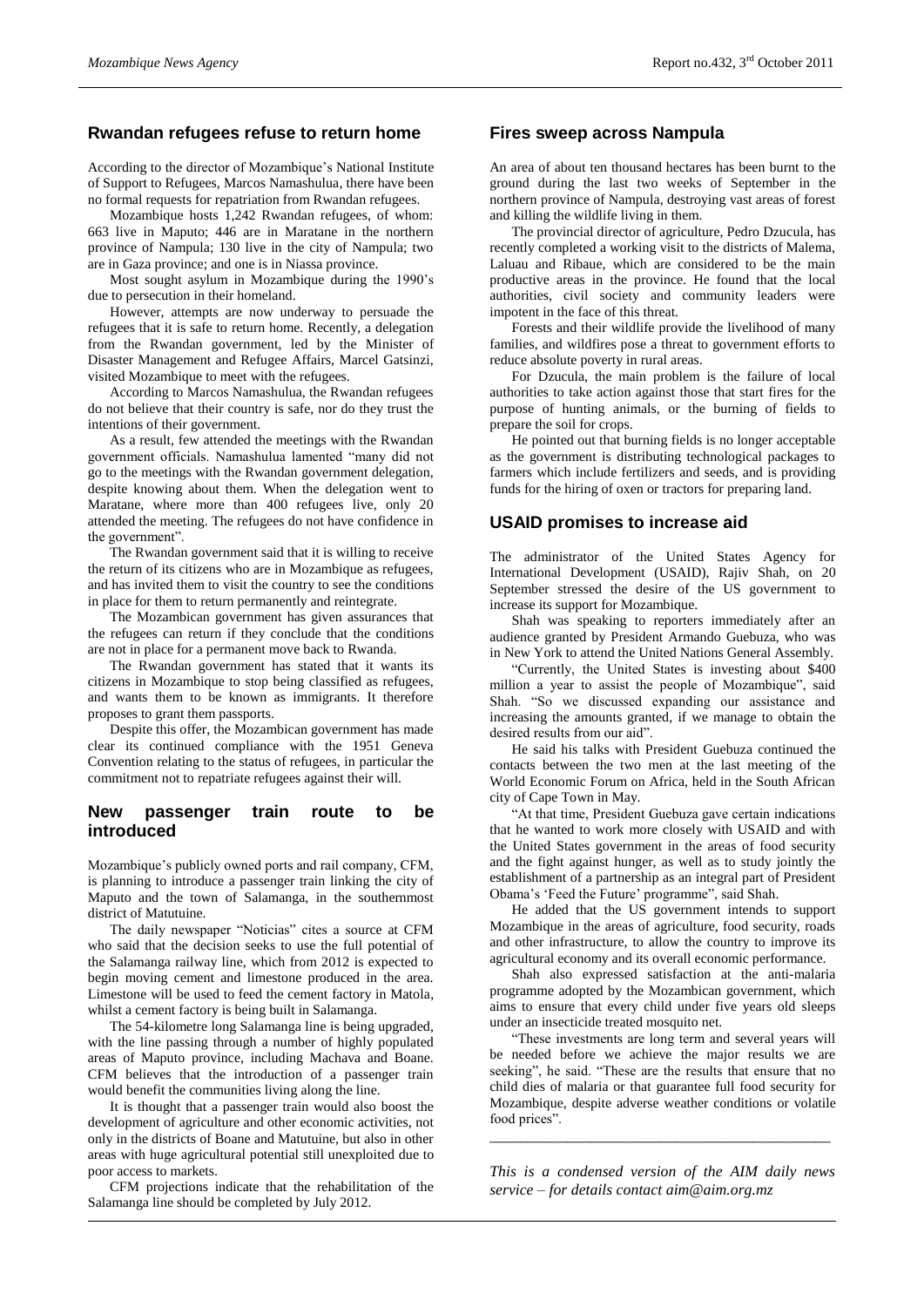# **Police dismantle diamond trafficking network**

The Mozambican police have dismantled a network of traffickers dealing in diamonds from Marange in neighbouring Zimbabwe, reports the daily newspaper "Diario de Mocambique". Diamonds mined in Marange have systematically been smuggled into Mozambique and sold in the city of Manica, in Manica province.

According to district police commander Pedro Manuel Jemusse, it was agreed at a recent meeting between the Mozambican police and their Zimbabwean counterparts that local action in Zimbabwe should be intensified to combat diamond smuggling.

Jemusse told "Diario de Mocambique" that the diamond smuggling network based in Manica, which was mainly composed of Pakistani citizens, has been dismantled.

The police commander stated that the police will continue to work to combat the smuggling of diamonds over the border with Zimbabwe at Machipanda.

The police chief also reported that a gang of cattle rustlers in Manica district has just recently been dismantled.

# **Government aims for 7.5 per cent growth**

The Council of Ministers (Cabinet) on 27 September approved the draft Economic and Social Plan (PES) and state budget for 2012, which will be submitted to the country's parliament, the Assembly of the Republic, for approval.

The plan sets a target of 7.5 per cent growth for the economy, along with an annual inflation rate of 7.2 per cent.

Speaking to the press after the Cabinet meeting, Finance Minister Manuel Chang said that the plan focusses on the need to create employment and the requirement of developing favourable conditions for private investment and the development of national businesses, whilst safeguarding the environment.

The plan also recognises the need to improve the quantity and quality of public services, including health, education, water and sanitation, roads and energy, along with the need to consolidate local government.

Under the plan, the government will employ 13,000 extra staff to cover priority areas including health and education.

To carry out the plan, the government has drawn up a budget that aims to increase macroeconomic stability.

According to Chang, the government will promote the decentralisation of the budget to the provinces and districts to encourage local development.

# **Government sets profit margins for foods**

The Mozambican government has announced that it will establish fixed profit margins for over a dozen staple foods, including fish, frozen chicken, rice, maize meal, wheat flour, cooking oil, sugar, beans, butter, tomatoes, onions, potatoes and eggs.

The decision, taken in Maputo on 27 September during a meeting of the Council of Minister (Cabinet), is due to be submitted to the country's parliament, the Assembly of the Republic for approval, reports the daily newspaper "O Pais".

If approved, the legislation would establish the legal regime for a maximum and minimum percentage of profit on the sale of these goods. According to the draft legislation, wholesalers will be allowed to set a profit margin varying between 10 and 12 per cent, while retailers will apply a fixed profit margin of between 20 and 25 per cent.

The government hopes that this measure will contain inflation and the growing wave of speculation, while promoting competition in the private sector, especially for Small and Medium-sized Enterprises (SMEs).

According to Minister of Industry and Trade, Armando Inroga, setting minimum and maximum profit rates would also prevent traders from dumping their goods on the market in order to wipe out competition with the aim of increasing prices at a later stage.

## **World Bank loan for water development**

The World Bank has approved a loan of \$70 million to support the Mozambican government's National Water Resources Development Project for 2011-2017.

The World Bank's Board of Directors granted this loan on 15 September. The project will receive \$10 million in parallel co-financing from the Pilot Programme for Climate Resilience, which is administered by the World Bank.

The project aims "to strengthen the development and management of national water resources", and increase the yield from the Corumana dam on the Sabie River in Maputo province, to increase water supply for the Greater Maputo Metropolitan Area.

According to Laurence Clarke, World Bank Country Director for Mozambique, the Bank's approval of the project "means that the country will improve its resilience to water related hazards such as floods and droughts; improve water storage capacity that will in turn increase economic opportunities for irrigation as well as contribute to significantly expand availability of potable water for the people living in the Greater Maputo Metropolitan Area."

The loan will come from the World Bank's soft loan facility, the International Development Association (IDA).

# **Agreement signed with South Korea**

The governments of Mozambique and South Korea on 22 September signed an agreement in Maputo, under which Korea will provide \$60 million for projects to set up an Emergency Information Management System, and to build a photo-voltaic power station.

Korean ambassador Lew Kwang-Chul said that he hoped that implementation of the two projects could begin in early 2012.

The first, budgeted at \$25 million, seeks to facilitate the communications system of the Mozambican police and of the fire brigade.

The second project, which will cost \$35 million, will extend the use of photo-voltaic energy on a mass scale. A photo-voltaic system is one that uses solar panels to convert sunlight into electricity.

Mozambique's Deputy Foreign Minister, Eduardo Koloma, who signed the agreement on behalf of the government, said that the two agreements expressed the "excellent relations of friendship and cooperation" between the two countries.

"Since the launch of the first Africa-Korea Forum in 2006, relations between Korea and Africa countries, particularly Mozambique, have reached historic levels", he said.

Among the projects that are already financed by South Korea, Koloma added, are the new central hospital in Quelimane, in the central province of Zambezia, rural electrification in the southern province of Gaza, and rehabilitation of the Cuamba-Nampula road in the north.